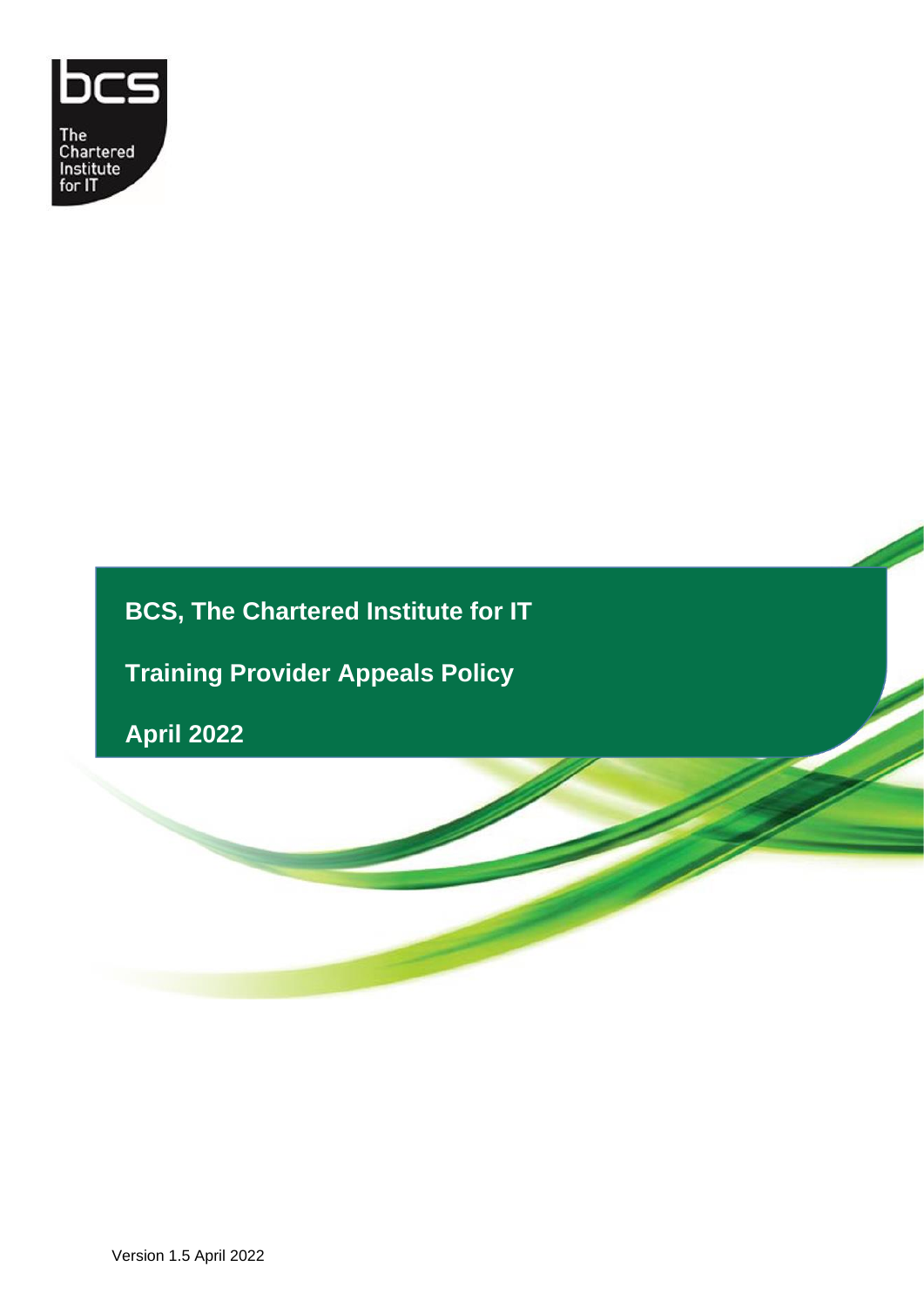# **CONTENTS**

| 2. Accredited Training Provider's responsibility to their learners 3 |  |
|----------------------------------------------------------------------|--|
|                                                                      |  |
|                                                                      |  |
|                                                                      |  |
|                                                                      |  |
|                                                                      |  |
|                                                                      |  |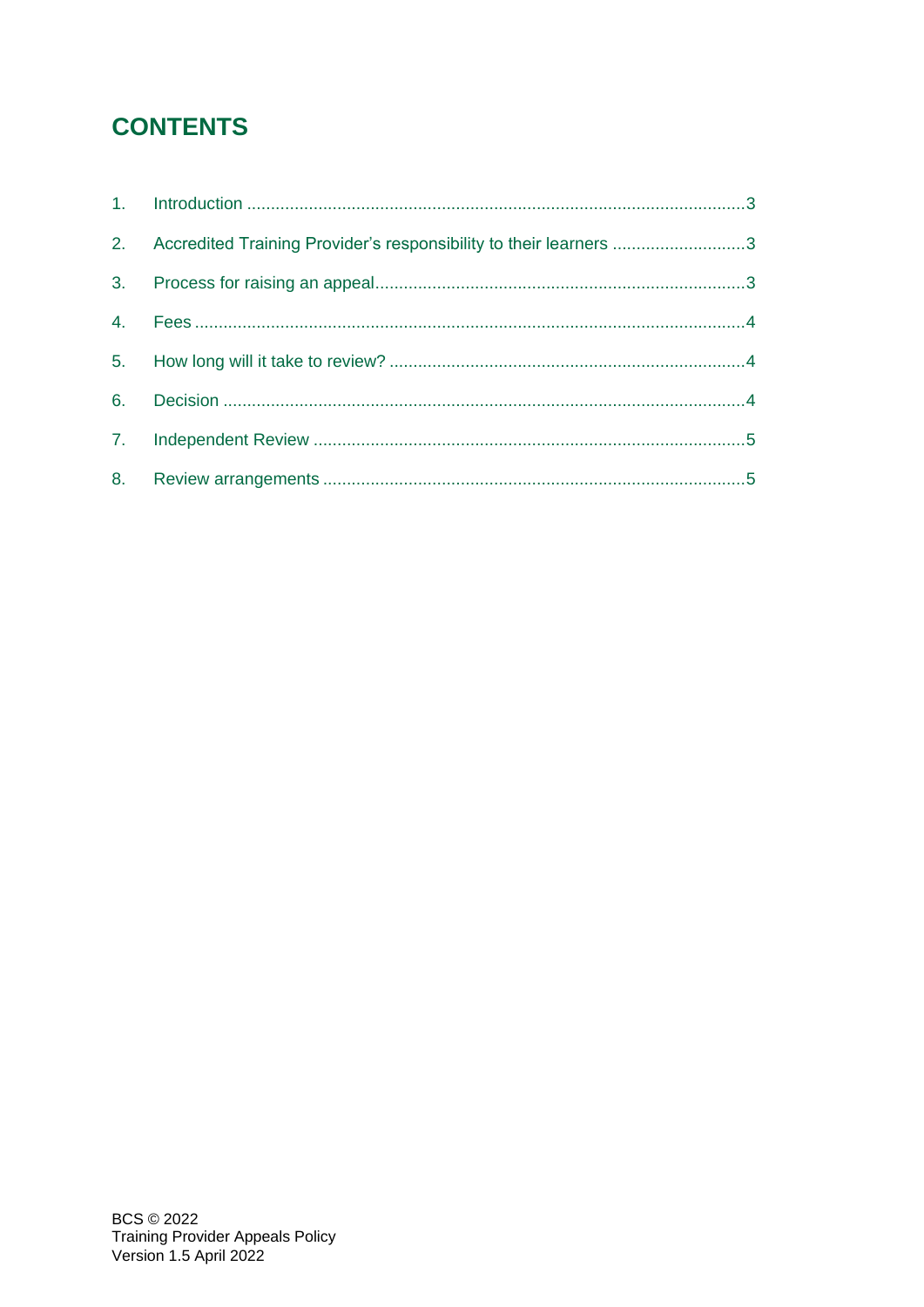This document forms part of our Management Systems and compliance is mandatory for all staff and contractors. If you find any weaknesses in the document or examples of noncompliance, please report it to the Compliance Team at infosec@bcs.uk .

### <span id="page-2-0"></span>**1. Introduction**

This policy is aimed at our Accredited Training Providers (ATPs) who are delivering a BCS approved qualifications, certifications or units. It sets out the process you should follow when submitting appeals to us, how you should deal with your learners and the process we will follow when responding to enquiries and appeals. It is also for use by our staff to ensure they deal with all appeals in a consistent manner.

#### <span id="page-2-1"></span>**2. Accredited Training Provider's responsibility to their learners**

In addition to this policy, it is also important that you understand your obligations as an ATP to deal with appeals from your learners. You are required to have an internal appeals policy which learners can access as required. All staff involved in the management, assessment and quality assurance of our qualifications, certifications and units, and your learners, should be aware of the contents of your appeals policy.

The learner should go through your appeals process before bringing the matter to BCS. However, learners can appeal directly to BCS in exceptional circumstances when they feel there has been a significant breach by the ATP or BCS. You can support a learner with their appeal to BCS but must have their written permission to do so.

For Digital IT Apprenticeships, Apprentices are to be made aware of the End Point Assessment Appeals Policy. This can be found on the Apprenticeship SharePoint Site or by contacting the EPA Team (epateam@bcs.uk).

# <span id="page-2-2"></span>**3. Process for raising an appeal**

You can appeal in the following circumstances if you are not satisfied with:

- an assessment decision on the basis that we did not apply procedures properly, fairly or consistently;
- a rejection or deferral of your accreditation application or audit visit;
- a rejection or deferral of your application for exam paper;
- a decision to decline your request to make reasonable adjustments or give special considerations;
- the sanction/action resulting from a review visit/investigation into malpractice or maladministration;
- a decision to amend a learner/set of learners' results following a malpractice or malpractice investigation;
- a decision following an investigation into a complaint about your organisation.

BCS © 2022 Training Provider Appeals Policy Version 1.5 April 2022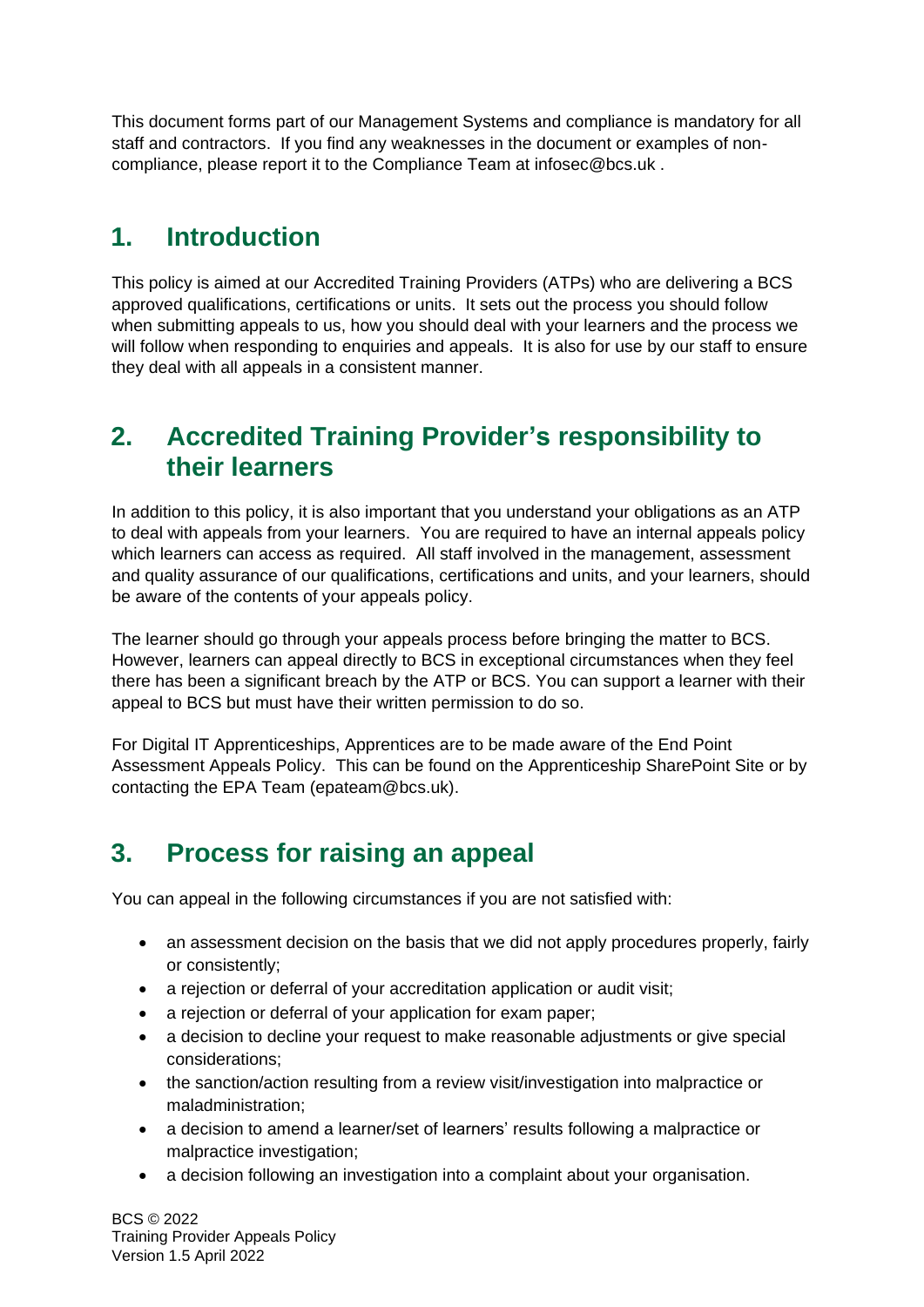An ATP appeal should be submitted to BCS within 20 working days from the date of the decision. Any appeals received after this date will be reviewed on a case by case basis and may be allowed to proceed if there are extenuating circumstances as to why the appeal was not submitted within the required timeframe. The appeal is considered by the Channel Partner Quality Team who will acknowledge receipt of the appeal within five working days and will decide if there is a case for appeal. Where necessary, your appeal will be directed to the relevant team and further investigations will be undertaken.

All ATP appeals should be sent to [cpqt@bcs.uk](mailto:customerservice@bcs.uk)**.**

#### <span id="page-3-0"></span>**4. Fees**

BCS will charge a fee to review appeals:

| <b>Qualification/Certification   Initial Review</b> |      | <b>Independent Review</b> |
|-----------------------------------------------------|------|---------------------------|
| <b>Higher Education</b>                             | £100 | £400                      |
| Professional Certification*                         | £100 | £400                      |
| *Exam paper only                                    | N/A  | £200                      |
| Education                                           | £100 | £400                      |

*(Fees are subject to VAT unless exemptions apply)*

Independent reviews are undertaken by an external subject matter expert who will undertake the review on your behalf.

BCS will not start the investigation into the appeal until payment has been made. A full refund will be made if the appeal is upheld. You can make payment by debit or credit card by calling Customer Service Team on + 44 (0) 1793 417 424. Alternatively, you can send a cheque made payable to BCS and send to;

Channel Partner Quality Team, BCS, The Chartered Institute for IT, 3 Newbridge Square, Swindon, Wiltshire, SN1 1BY

# <span id="page-3-1"></span>**5. How long will it take to review?**

We will acknowledge receipt of the appeal within five working days and provide a decision within 20 working days. This may take longer, for example, if a centre visit is required. In such instances, we will let you know of the likely timescale.

# <span id="page-3-2"></span>**6. Decision**

If we agree we will uphold the appeal and there are several outcomes:

- 1) We will reverse or change our assessment decision;
- 2) We will amend the contents of a monitoring review;
- 3) We will amend our decision regarding reasonable adjustments/special consideration requests;
- 4) We will amend or withdraw our sanction/action against your Centre;
- 5) We will amend the learner results;

BCS © 2022 Training Provider Appeals Policy Version 1.5 April 2022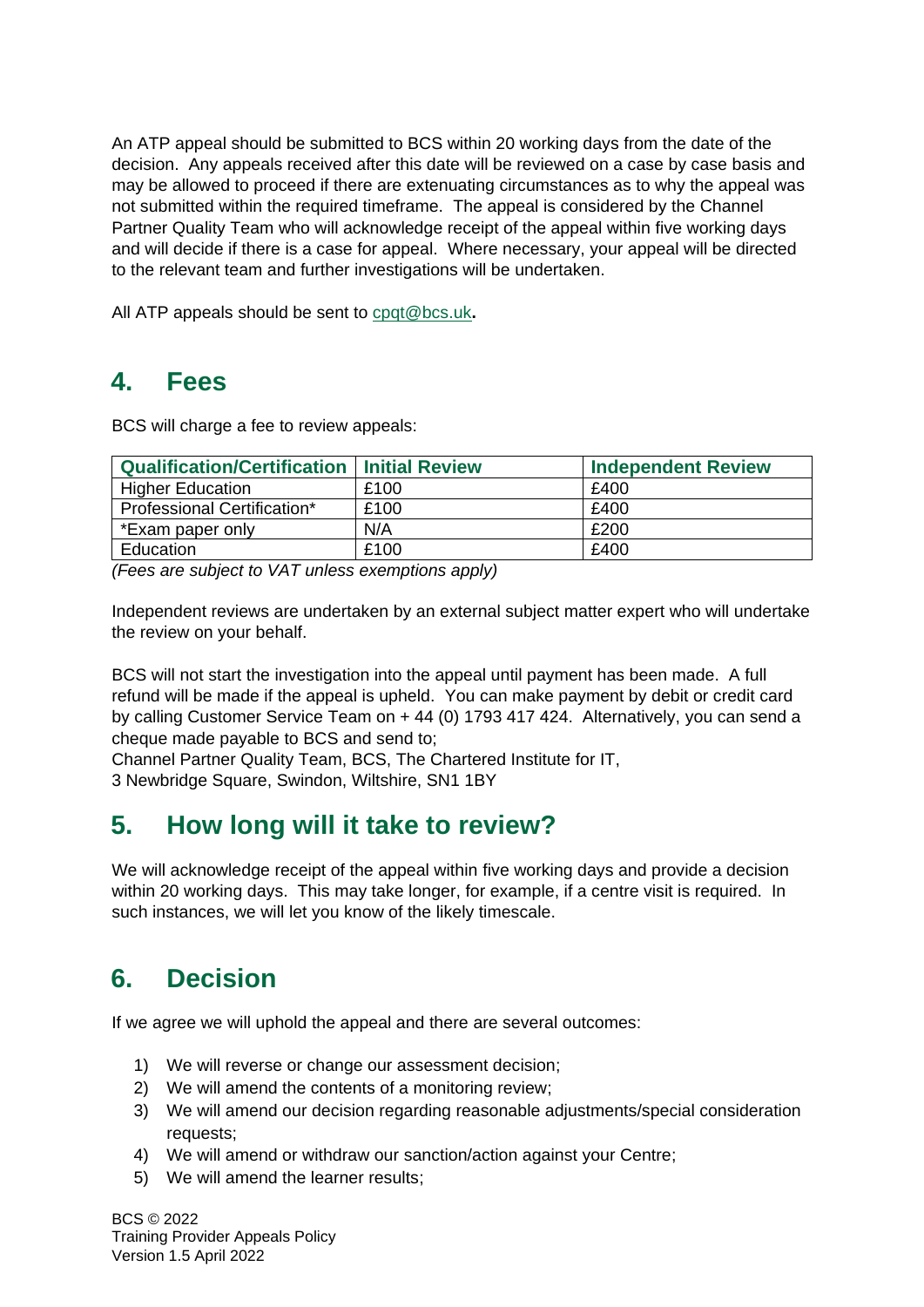6) We will reinstate accreditation.

If there is clearly no case for an appeal, the appeal will be rejected, and you will be given the reasons for the decision. The results of the appeal will be recorded, and you notified in writing of the decision.

In all instances we will ensure that the person carrying out the investigation will not have a personal interest in the decision being appealed.

#### <span id="page-4-0"></span>**7. Independent Review**

You have the right to a final independent review if you do not agree with the BCS decision. If you wish to seek an independent review you must advise us of this within 15 working days of the BCS decision.

This will be carried out by someone who is not a BCS employee, a BCS assessor or anyone connected to BCS. The independent reviewer will also be someone with the relevant competence to make a decision in relation to the appeal and will not have a personal interest in the decision being appealed.

The independent review process may involve:

- a discussion with you as the ATP
- a discussion with relevant BCS staff
- a request for further information from you or BCS personnel
- An ATP visit by authorised BCS personnel

The Independent Reviewer's decision is final in relation to how BCS will consider such appeals and we will let you know the outcome of the review within 20 working days of receipt of the independent review request. In the unlikely event that you are still unhappy with the outcome you are entitled to raise this directly with the relevant Regulator.

We will cooperate with any follow-up investigations required by the qualification/certification Regulators and if appropriate agree any remedial action with them.

#### <span id="page-4-1"></span>**8. Review arrangements**

BCS will review the policy annually as part of our self-evaluation arrangements and revise it as and when necessary in response to feedback or requests from, or good practice guidance issued by, the regulatory authorities. If you would like to provide us with feedback, please send your comments to [compliance@bcs.uk.](mailto:compliance@bcs.uk)